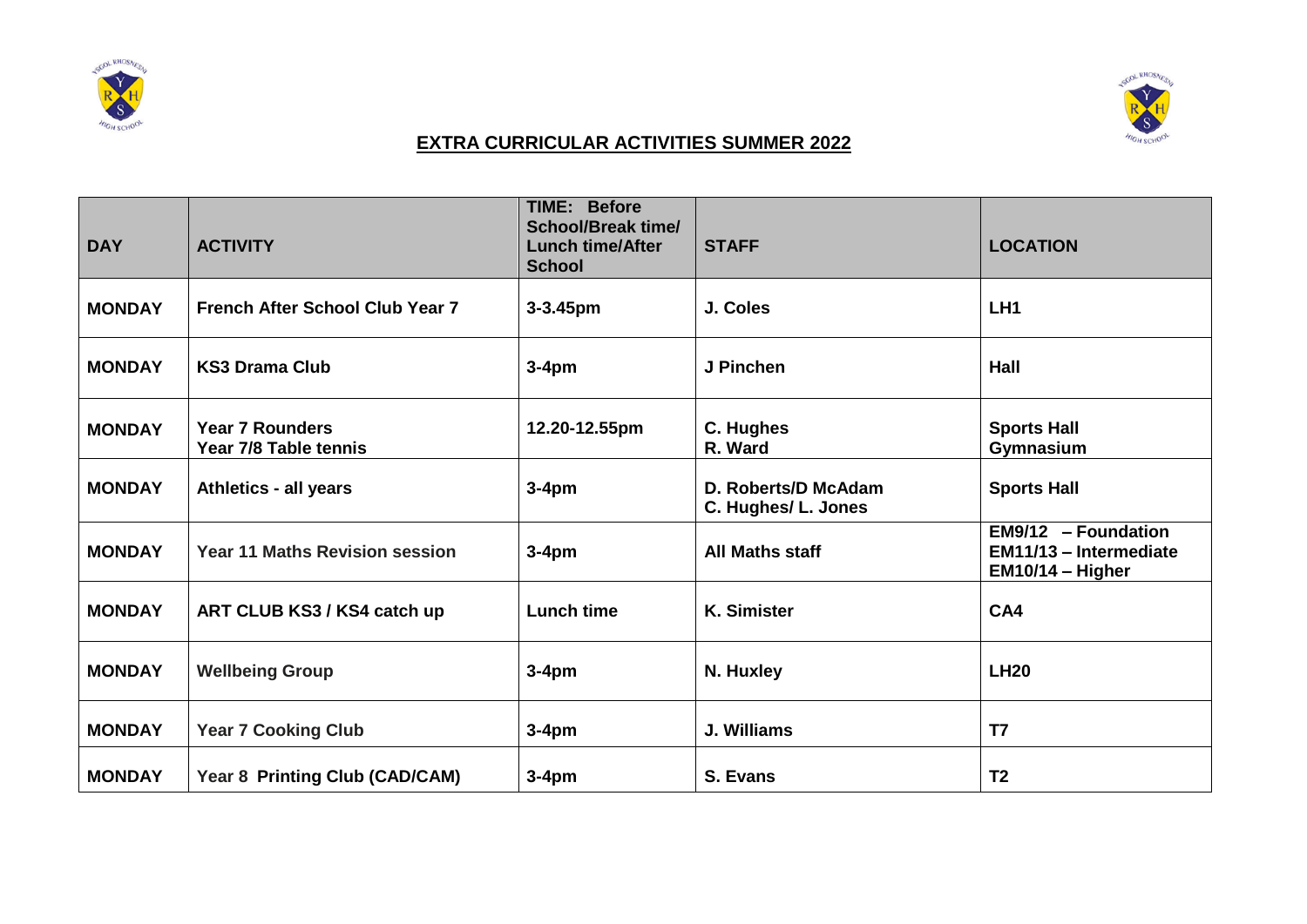| <b>DAY</b>     | <b>ACTIVITY</b>                              | <b>TIME: Before</b><br><b>School/Break time/</b><br><b>Lunch time/After</b><br><b>School</b> | <b>STAFF</b>       | <b>LOCATION</b>    |
|----------------|----------------------------------------------|----------------------------------------------------------------------------------------------|--------------------|--------------------|
| <b>TUESDAY</b> | Year 11 Science Revision/Catch up<br>session | <b>Lunch time</b>                                                                            | <b>C. Drummond</b> | S <sub>9</sub>     |
| <b>TUESDAY</b> | Dungeon & Dragons Club (Science)             | <b>Lunch time</b>                                                                            | S. Sturley         | S7                 |
| <b>TUESDAY</b> | <b>KS3 Basketball</b>                        | <b>Lunch time</b>                                                                            | D. Roberts         | <b>Sports Hall</b> |
| <b>TUESDAY</b> | ART CLUB KS3 / KS4 catch up                  | Lunch time                                                                                   | K. Simister        | CA4                |
| <b>TUESDAY</b> | <b>GCSE Art catch up</b>                     | $3-4pm$                                                                                      | K. Simister        | CA4                |
| <b>TUESDAY</b> | <b>Years 7-9 Book Club</b>                   | <b>Lunch time</b>                                                                            | <b>G. Roberts</b>  | LH <sub>2</sub>    |
|                |                                              |                                                                                              |                    |                    |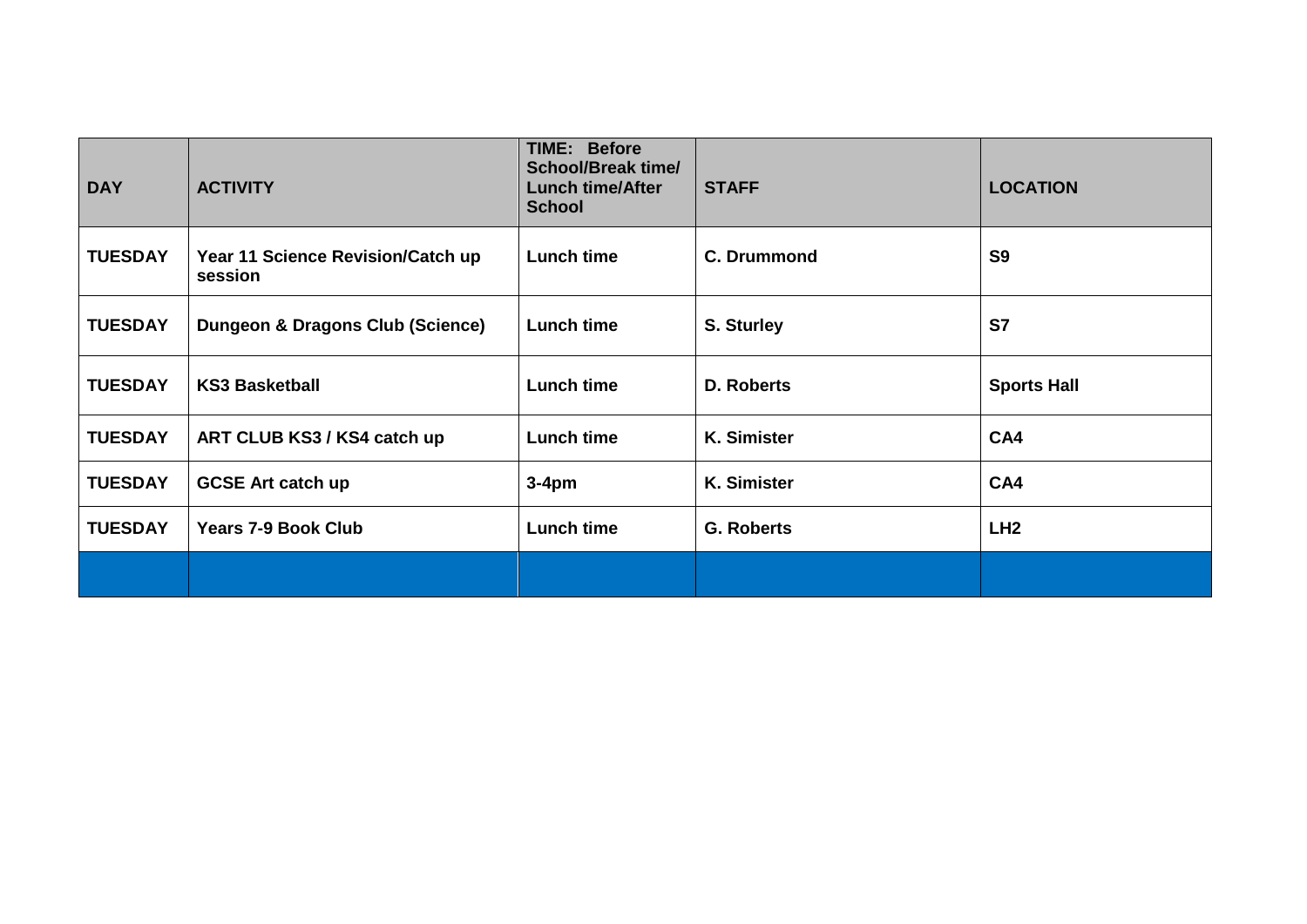| <b>DAY</b>       | <b>ACTIVITY</b>                     | <b>TIME: Before</b><br>School/Break time/<br><b>Lunch time/After</b><br><b>School</b> | <b>STAFF</b>                   | <b>LOCATION</b>    |
|------------------|-------------------------------------|---------------------------------------------------------------------------------------|--------------------------------|--------------------|
| <b>WEDNESDAY</b> | <b>KS4 Basketball</b>               | <b>Lunch time</b>                                                                     | D. McAdam                      | Gym                |
| <b>WEDNESDAY</b> | <b>All years Rounders</b>           | $3-4pm$                                                                               | C Hughes/L<br><b>Jones</b>     | <b>Sports Hall</b> |
| <b>WEDNESDAY</b> | <b>Year 7/8 Girls Cricket</b>       | <b>Lunch time</b>                                                                     | R. Ward                        | <b>Sports Hall</b> |
| <b>WEDNESDAY</b> | <b>Chess Club</b>                   | <b>Lunch time</b>                                                                     | K. Whitehead<br><b>S</b> Evans | T <sub>6</sub>     |
| <b>WEDNESDAY</b> | ART CLUB KS3 / KS4 catch up         | <b>Lunch time</b>                                                                     | <b>K. Simister</b>             | CA4                |
| <b>WEDNESDAY</b> | <b>GCSE Art catch up</b>            | $3-4pm$                                                                               | <b>K. Simister</b>             | CA4                |
| <b>WEDNESDAY</b> | Year 10 English Literature Revision | $3-4pm$                                                                               | R. Randles                     | EM <sub>1</sub>    |
|                  |                                     |                                                                                       |                                |                    |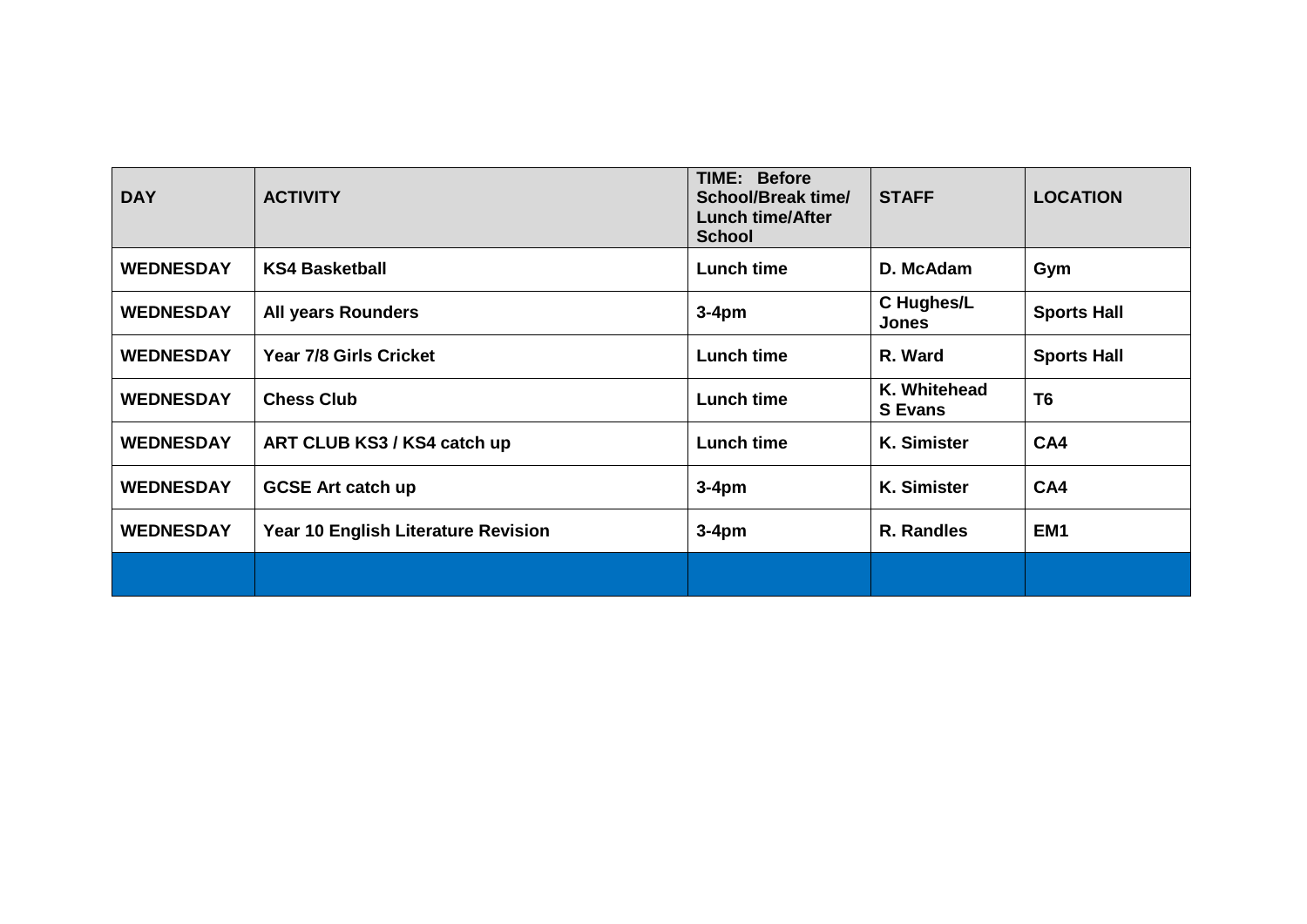| <b>DAY</b>      | <b>ACTIVITY</b>                           | <b>TIME: Before</b><br>School/Break time/<br><b>Lunch time/After</b><br><b>School</b> | <b>STAFF</b>                  | <b>LOCATION</b>    |
|-----------------|-------------------------------------------|---------------------------------------------------------------------------------------|-------------------------------|--------------------|
| <b>THURSDAY</b> | Year 11 Science Revision/Catch up session | <b>Lunch time</b>                                                                     | C. Drummond                   | S <sub>9</sub>     |
| <b>THURSDAY</b> | The Rainbow Club - LGBTQ+                 | After school 3-4pm                                                                    | R. Quinn                      | <b>EM</b>          |
| <b>THURSDAY</b> | Physics drop in open to all               | After school 3-4pm                                                                    | S. Sturley                    | S <sub>1</sub>     |
| <b>THURSDAY</b> | <b>Clwb Cymraeg for Year 7</b>            | After school 3-4pm                                                                    | T. Williams/E.<br>Whitehead   | <b>LH11</b>        |
| <b>THURSDAY</b> | <b>Badminton</b>                          | <b>Lunch time</b>                                                                     | <b>C</b> Hughes               | <b>Sports Hall</b> |
| <b>THURSDAY</b> | Tennis - all years                        | <b>After School</b>                                                                   | D. Roberts/D<br><b>McAdam</b> | <b>Sports Hall</b> |
| <b>THURSDAY</b> | <b>GCSE Chemistry revision session</b>    | After school 3-4pm                                                                    | <b>C. Drummond</b>            | S <sub>9</sub>     |
| <b>THURSDAY</b> | <b>Year 8 Cooking Club</b>                | After School 3-4pm                                                                    | S. Howell                     | T7                 |
|                 |                                           |                                                                                       |                               |                    |